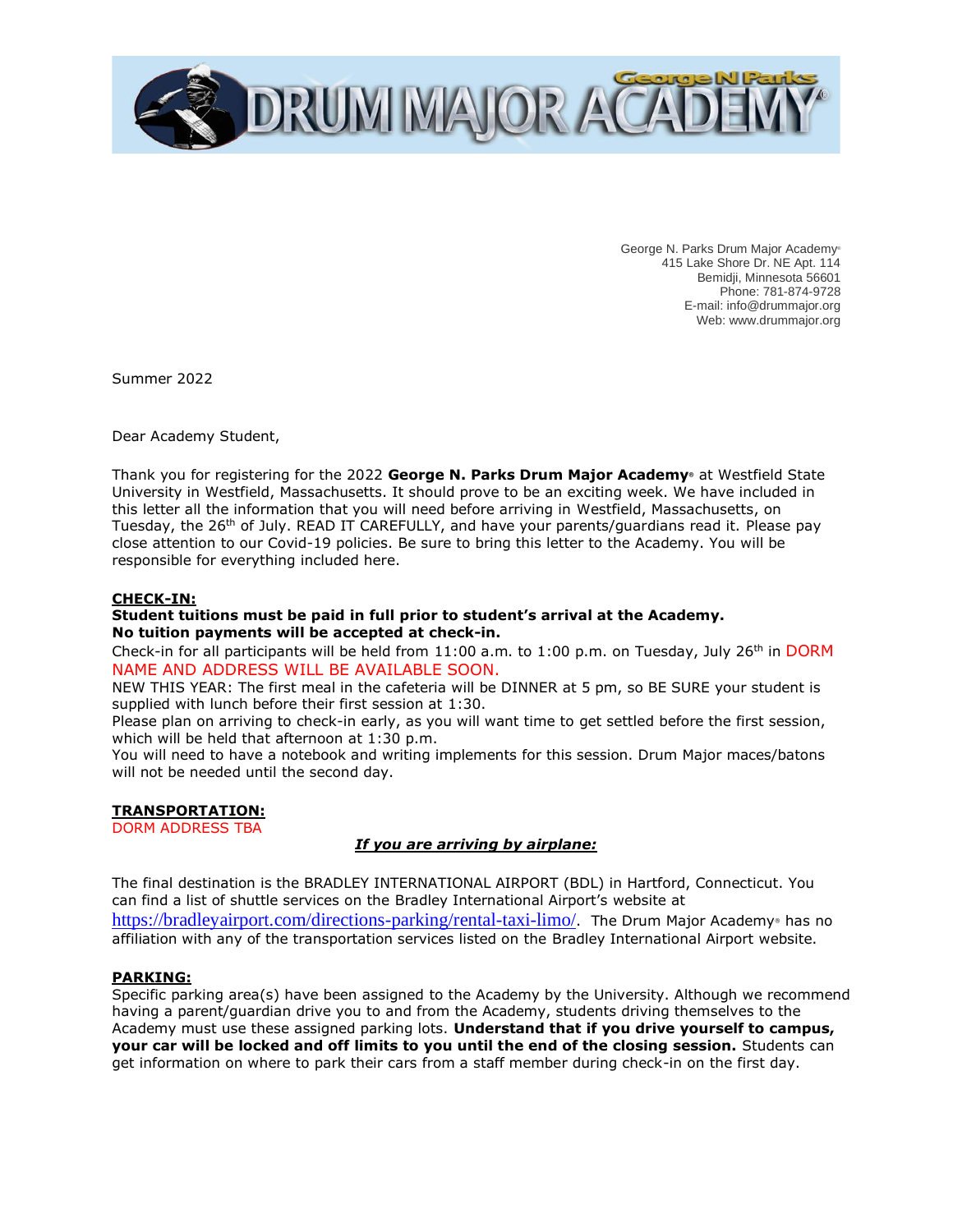

#### **If you park in any area not specifically designated for the Drum Major Academy® you may be subject to having your vehicle ticketed or towed at your own expense.**

#### **HOUSING:**

Separate floors in DORM NAME AND ADDRESS WILL BE AVAILABLE SOON have been set aside for males and females. Students are supervised by DMA staff, males for males and females for females.

Dorms do not provide linens. You must bring sheets, blankets, pillows, towels, and an alarm clock. *Remember, Drum Majors are never late.*

### **CHECK OUT:**

Check-out will be Friday, July 29<sup>th</sup> beginning at 12:30 pm prior to the Closing Session. The closing session will begin at 2:00 p.m. and last for approximately half an hour. **All students must check-out and return keys** and meal cards as before the final session at 2:00 p.m. **There will be a \$100.00 charge for any keys or meal/access cards not turned in at check-out on July 29 th .**

#### **ROOMING ASSIGNMENTS:**

Rooming Assignments will be made in advance according to Drum Major Academy® policy. Students will be housed with students from other schools in order to enhance the experience of meeting new friends and working with new people. This is a firm Drum Major Academy® policy. **HOUSING ASSIGNMENTS WILL NOT BE CHANGED. PLEASE DO NOT ASK.**

#### **Equal Opportunity**

The George N Parks Drum Major Academy offers equal opportunity for all races, ethnic backgrounds, genders, and gender identities.

#### **LGBTQ**

DMA works to create an inclusive environment for all LGBTQ students. We are happy to provide reasonable accommodations to ensure all students feel safe and comfortable during their time at DMA. Please call the DMA office prior to your arrival so that we can make a great plan.

#### **MEALS:**

All meals will be eaten in the Dining Hall. The \$720.00 fee includes tuition, housing, and meals beginning with Tuesday dinner through Friday lunch.

#### **TELEPHONES:**

The telephone number for Special Programs at Westfield State University is 413-572-8276 between the hours of 8:00 a.m. and 4:30 p.m. In the event of an emergency, the number for Public Safety is 413-572-5262. Students may bring cell phones; however, students are not to use phones during sessions or after lights out unless there is an emergency.

#### **MEDICAL EMERGENCIES:**

Any medical emergencies that arise will be handled through the emergency room at Holyoke Medical Center in Holyoke, Massachusetts. The telephone number for the hospital is 413-534-2500.

#### **SCHEDULE:**

(*sample schedule included in this letter)*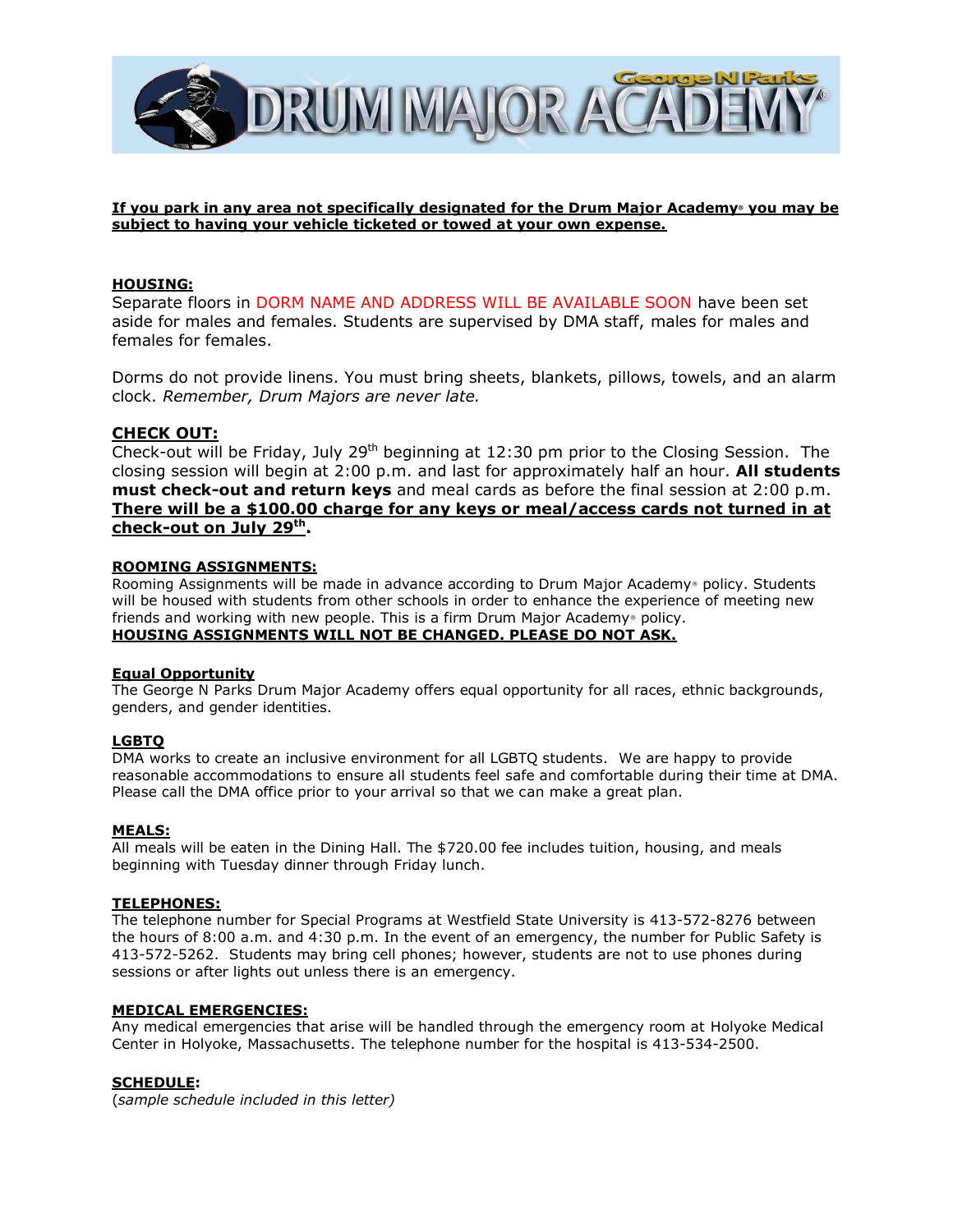

A full day at the Academy begins at approximately 8:00 a.m. and concludes at approximately 10:30 p.m. Breaks are taken for lunch and dinner. Students will be given multiple water breaks throughout each session.

#### **PHYSICAL FITNESS:**

It is strongly recommended that you do your best to be in shape when you arrive at the Academy. A daily exercise program consisting of stretching and jogging, etc. might be helpful. Your work at the Academy could become relatively strenuous if you are not physically prepared.

#### **DMA T-SHIRT:**

Students will receive a t-shirt, which is included in the tuition cost. This t-shirt is to be worn at the final session on Friday, July 29<sup>th</sup>. In addition, there are several styles of souvenir DMA t-shirts available for sale online at https://drummajor.org/shop.

#### **CLOSING CEREMONY:**

We invite your family, friends and band directors to join us for our final session. This session will include your final class lecture, demonstration of the work you have done throughout the week, final competition for the best marching squad, presentation of certificates and the closing ceremony. This session will be held on Friday, July 29<sup>th</sup> at 2:00 p.m. at (LOCATION WILL BE AVAILABLE SOON) and will last approximately half an hour. All students must check-out and return keys and meal cards prior to the closing ceremony.

We are very excited about this year's Academy, and we look forward to meeting you. If you have questions, please call the **Drum Major Academy®** at **781-874-9728.**

With Pride,

The Drum Major Academy® Staff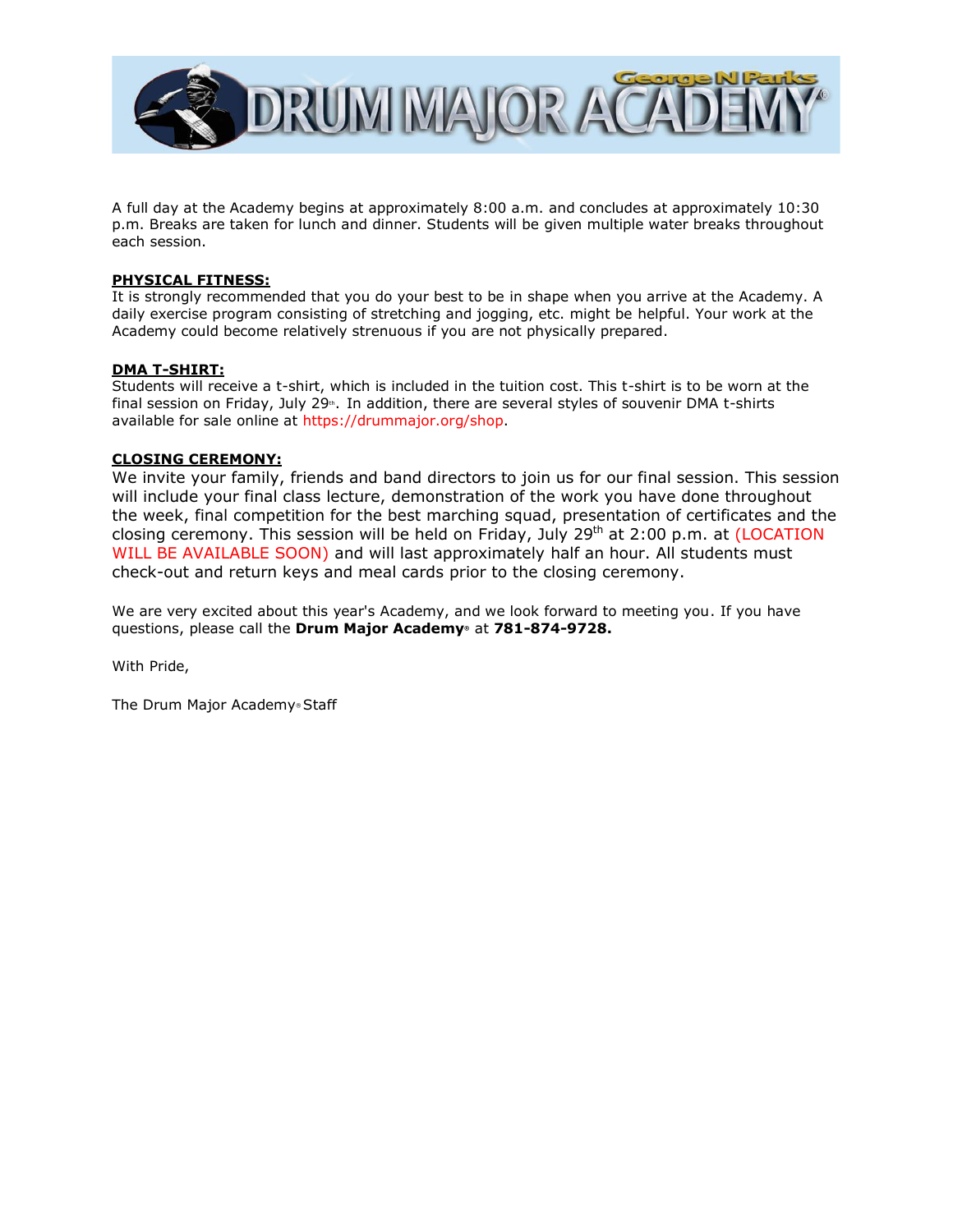

# **THINGS TO BRING**

**Student tuitions must be paid in full prior to student's arrival at the Academy. No tuition payments will be accepted at check-in.**

*\*For Schools Who Will Be Submitting A Purchase Order: A valid purchase order will be considered payment for registration purposes only. If your school submits a valid purchase order to the Drum Major Academy, the student for whom the purchase order is to be applied, will be considered paid up to the amount of the purchase order. Any amount not covered in the purchase order must be paid by other means (check, credit card) prior to check-in.*

-The textbook: The most recent addition of **The Dynamic Drum Major** (black cover) will be needed throughout the week for reference and reading assignments. If you pre-ordered a copy of the Dynamic Drum Major on your registration form, it will be available for pick-up at check-in on the first day of the Academy. Students who need a copy can purchase it during the session for \$25.00.

-Comfortable clothes - clothes suitable for marching and working on warm days and in air-conditioned rooms. (Please see the "Rules and Regulations" page for dress code information)

-Sneakers are required for all sessions. Be sure your sneakers have already been broken in BEFORE arriving at the Academy. Sandals, flip-flops, crocs or clogs are not acceptable.

-Sunburn protection - please be prepared to work in the sun. Hats, sun block, sunglasses, and other precautionary items are strongly recommended.

-A raincoat or rain poncho for unexpected summer showers.

-A writing implements and a notebook for all sessions. Make sure you bring this letter as the first section in your notebook.

-You must provide your own linens which should include sheets (most dormitory beds are extra-long twin) or a sleeping bag, a pillow and pillowcase, blanket(s), towels, washcloths, shower shoes and other necessary toiletries. An alarm clock is highly recommended as you will be responsible for getting yourself up and to breakfast on time.

-Students may wish to bring a portable fan. Although most dormitories are air conditioned, we do not control of the temperature in the dormitories. Dormitory temperatures will vary year to year, location to location.

-Although they are **not required**, we recommend that all drum majors bring a whistle and a drum major baton/mace or practice baton/mace.

Even though many bands do not use this equipment, after seeing the showmanship potential for this equipment, many students wish they could attend the baton/mace and whistle sessions and practice some of the techniques. For many drum majors, this can become the special effect that sets them apart from the competition. Therefore, although it is **not required**, we highly recommend that students bring a drum major baton/mace or practice baton/mace and whistle.

If you do not have access to a drum major baton or mace, a 42" wooden dowel or broomstick handle will suffice.

**Students who bring a good drum major baton/mace should also have a "practice stick" to use when practicing new, difficult twirling techniques.**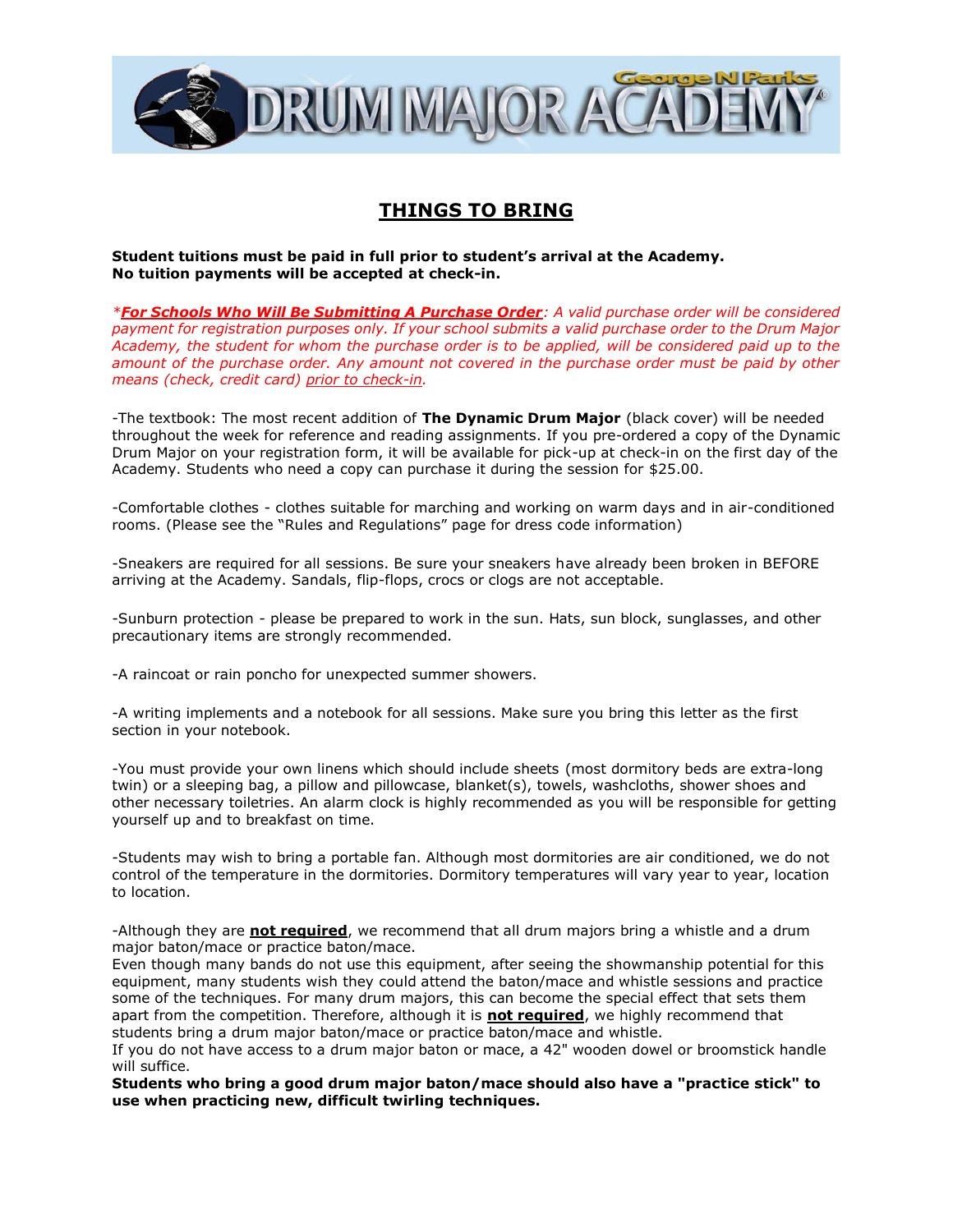

-Students may bring snacks. But please be aware, most dorm rooms are not equipped with a refrigerator. Please do not bring anything that requires refrigeration.

-Although water breaks are provided throughout each session, we always recommend students bring their own water bottles that they can fill up before each session.

-Students may bring cell phones; however, students are not to use phones during sessions or after lights out unless there is an emergency.

-Students can bring money with them to the Drum Major Academy®. We do discourage students from bringing excessive amounts of cash to the Academy. Your tuition covers all your necessities. Occasionally dormitory areas have vending machines and the Academy does sell souvenirs. We, the Drum Major Academy® and the Westfield State University, cannot be held responsible for any lost or stolen money.

-Please do not bring anything of value to the Drum Major Academy®. Although we very rarely have instances where a student's valuables will get lost or stolen, it does happen. We, the Drum Major Academy® and the Westfield State University, cannot be held responsible for any lost or stolen items.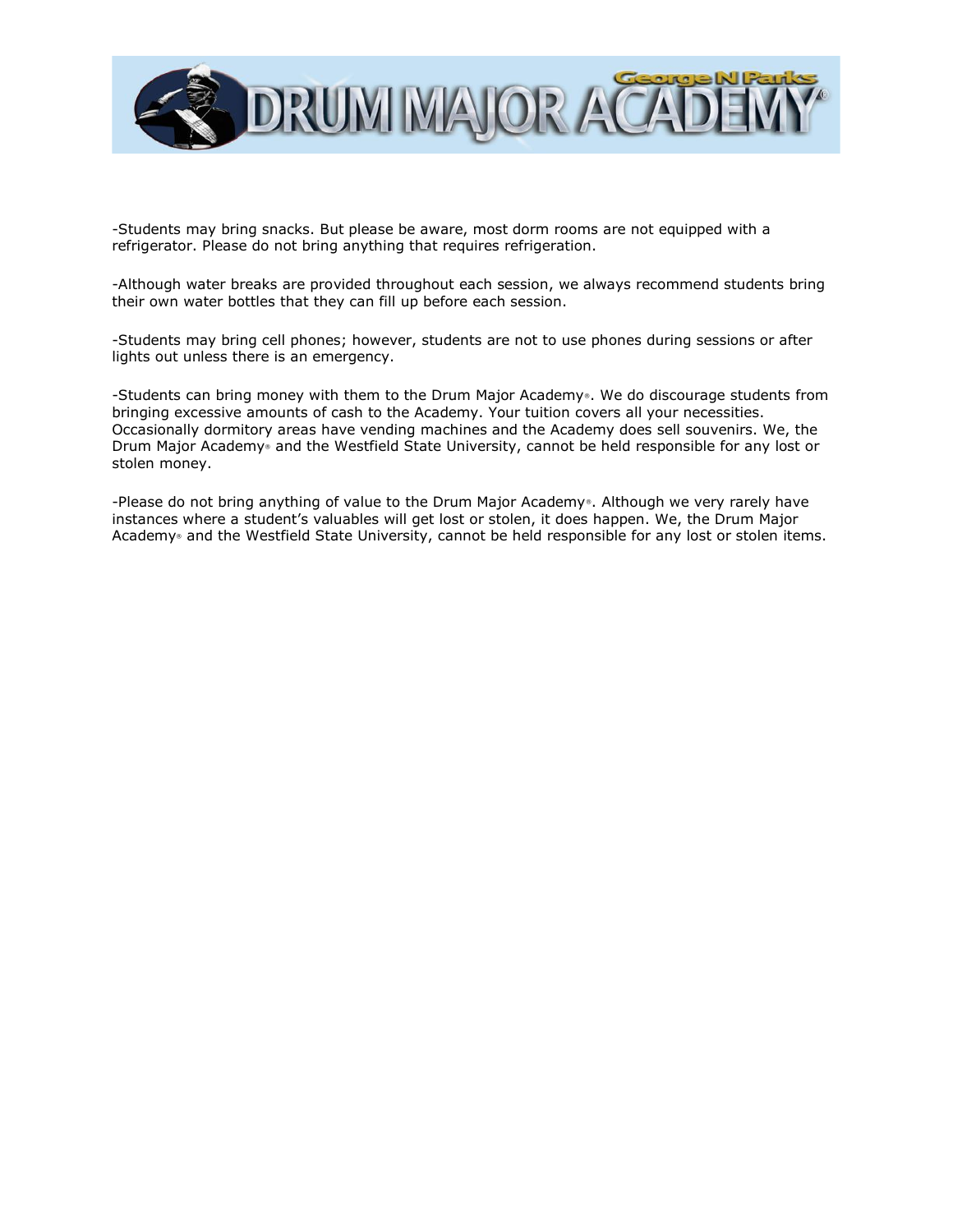

# **Rules and Regulations**

\*As a student who has been selected to be a Drum Major/Student Leader of your high school band, there is no need to stress the importance of good conduct. Drum Major Academy® students are expected to uphold the highest standards of behavior and attitude. **Failure to comply with any of the following regulations established by the Drum Major Academy® may result in immediate dismissal from the Academy without a refund of fees. Your parents/guardians will be responsible for immediate transportation home.**

-Drum majors and ALL band student leaders are never late. Remember the old saying, "*To be early is to be on time. To be on time is to be late*." You should plan on being at least five minutes early to each session. This is a security issue as well as a self-discipline issue.

-The Drum Major Academy® needs to know your whereabouts throughout the entire workshop. If you feel ill at any time, you **MUST** contact an Academy staff member immediately.

-Name tags must be worn at all times.

-Visitation by persons who are not enrolled in the Academy is not permitted.

-Please keep your room locked at all times. Also, do not leave money or other valuables anywhere on campus. The Drum Major Academy® and the Westfield State University cannot be held responsible for loss of personal property.

-You have all been selected as intelligent leaders of your high school bands. Please use discretion in wearing appropriate clothing during the DMA workshop in order to maintain a respectful, professional atmosphere. Please no bathing suits, tube tops, short shorts, or low-cut armhole shirts for girls or boys. A closed shoe such as sneaker or boat shoe is required. Shoes and shirts must be worn for reasons of safety, hygiene, and courtesy to others.

-The Drum Major Academy values civility, diversity, education, equality, and honesty. We are firmly committed to maintaining a safe environment. Any type of sexual misconduct is contrary to Drum Major Academy policies and philosophies and therefore will not be tolerated. Anything deemed by our staff of professional educators as sexual misconduct will result in immediate dismissal from the Academy, with parents/ guardians being responsible for immediate transportation home.

-Bullying/Intimidation behaviors (included, but not limited to: verbal, physical, and cyber bulling or intimidation) are strictly prohibited and will result in immediate dismissal from the Academy.

-Alcohol, tobacco (cigarettes or chewing tobacco) or controlled/illegal substances are prohibited while at the Academy. Use of any of these items is STRICTLY PROHIBITED and will result in immediate dismissal from the Academy.

-Non-performance weapons of any type, including but not limited to: pocket knives/Swiss army knives, firearms, etc. are not permitted at the Academy. Any student in possession of any nonperformance weapon will be immediately reported to Police and Public Safety and dismissed from the Academy.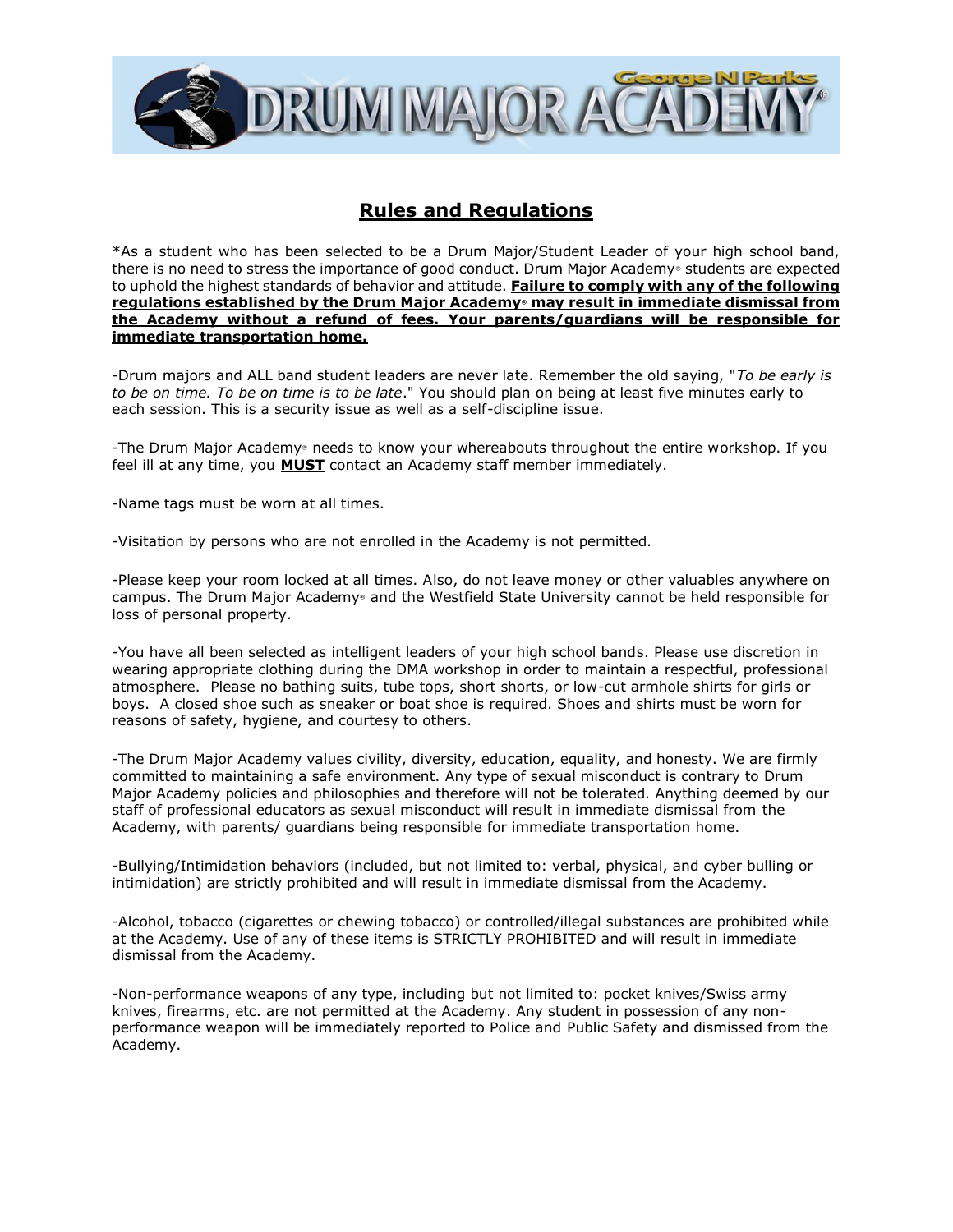

-Students are not permitted to leave campus at any time. If you drive to campus, your vehicle is to be parked, locked and remain off-limits throughout the Academy. Parking information will be provided to you at check-in.

-You may not, under any circumstances, visit the rooms or floors housing members of the opposite sex.

-Room checks will be performed each evening. Room check/lights out times will be given at the end of each evening session. At room check, you are expected to be in and stay in your assigned room. NO EXCEPTIONS!

-Please leave your room in the same condition at the close of the Academy as when you moved in at the beginning of the Academy. You will be held financially responsible for any cleaning or repairs that need to take place in your room as a result of your stay.

-Any inappropriate behavior that reflects poorly on yourself, your school, or the Drum Major Academy® will not be tolerated.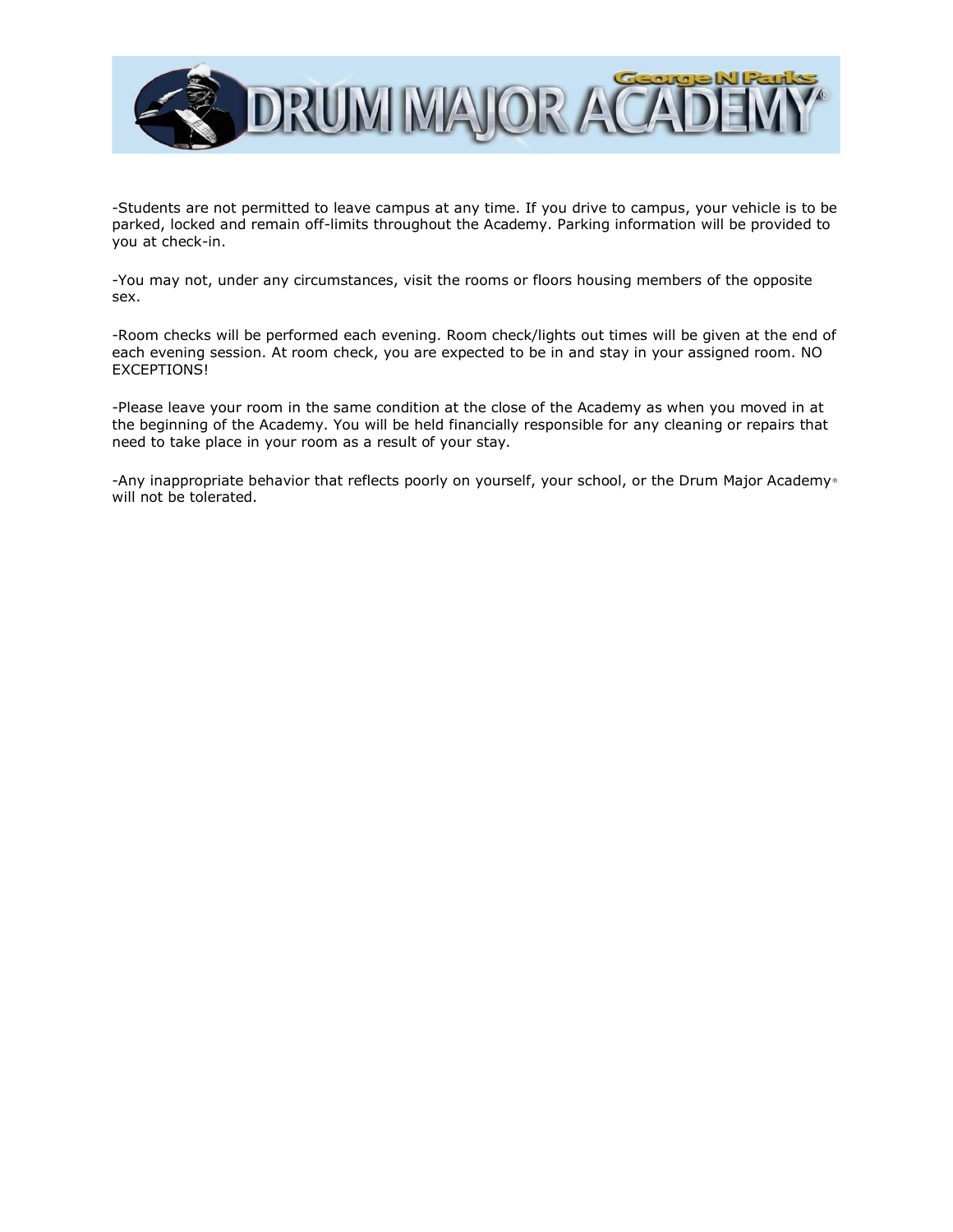

## **George N Parks Covid-19 2022 Policies**

The George N Parks Drum Major Academy is following the latest COVID protocols.

Regarding COVID-19 safeguards and procedures, we will be monitoring CDC guidelines and expectations for the coming summer months. Assume at this point that we will require vaccination record or negative COVID test within 48 hours of arrive to DMA. We will update you for each location as your workshop gets closer.

We will also be required to follow the local guidelines for each location. Each college/university, town, and state will have more specific procedures that will be updated closer to the time of your arrival on their campus.

Stay tuned!

You will be required to agree to these measures in order to provide health and safety to those around you. Failure to abide by these rules will be treated as any other broken rule at DMA, which results in your being dismissed without a refund.

Certification of negative COVID status

At registration on the first day of your workshop, each student will provide either:

- 1. A negative COVID test done within 48 hours of your arrival at the George N Parks Drum Major Academy OR
- 2. A completed COVID vaccination card
- 3. If you arrive at registration on the first day with neither proof of a negative test nor vaccination, you will be invited to get a rapid COVID test done locally and return to registration.
- 4. Once you have done your test, you must self-quarantine at home until you arrive at GNPDMA.

#### Face Coverings

\*Please keep an eye out for location specific details regarding face coverings.

#### Water Bottles

- 1. BRING YOUR OWN TWO WATER BOTTLES
- 2. You will need to fill your water bottles before each session
- 3. GNPDMA will also provide water at each outdoor site, but will need to have staff dispense water to each individual who will stand in a socially distanced line.

These rules make it possible to meet together this summer. They are health and safety measures. Without them we can't meet safely. Let's embrace them so that next year we can see some more normalcy. AND if you don't, you go home.